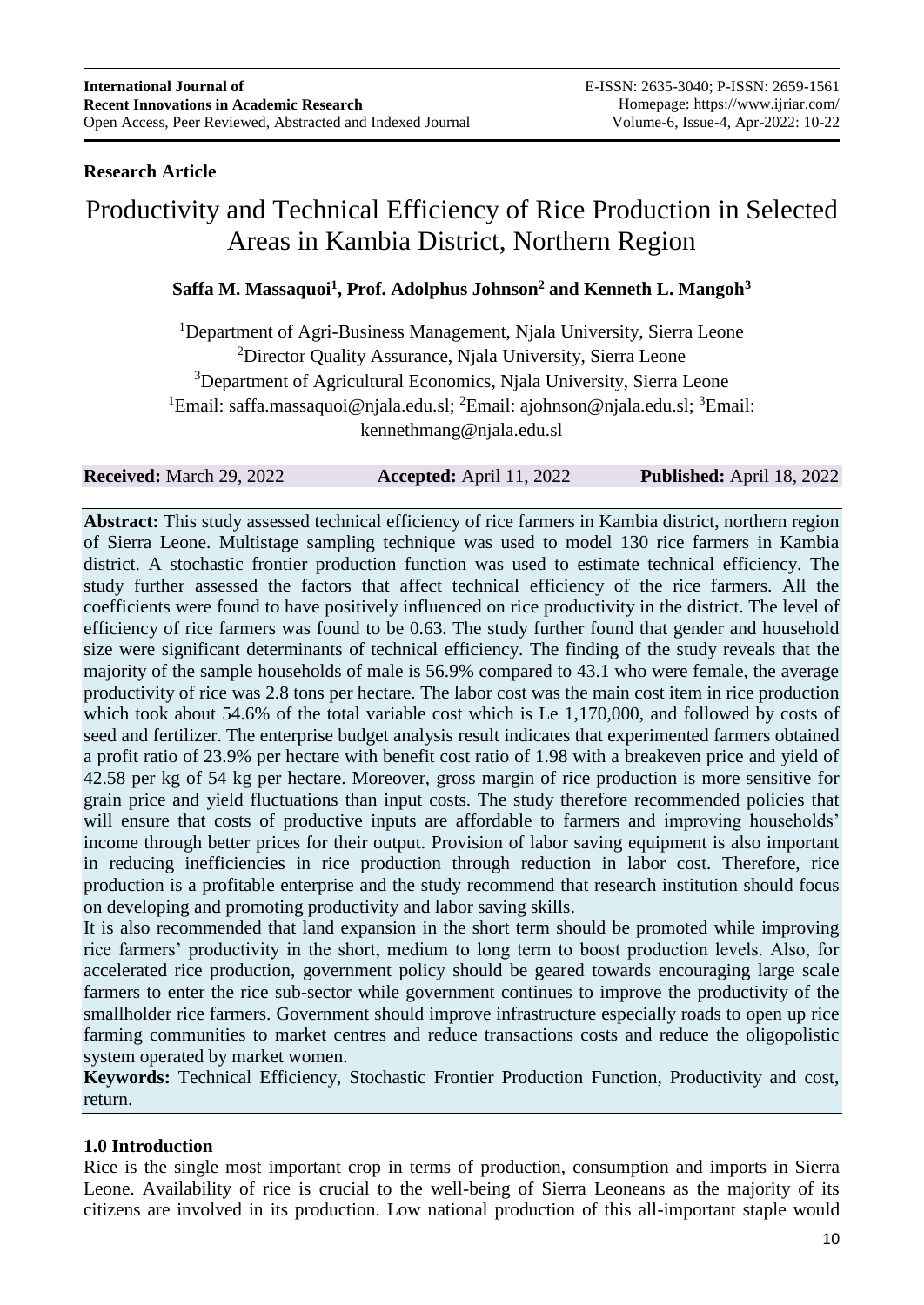#### *International Journal of Recent Innovations in Academic Research*

have negative effect on the economy of the country, as scarce foreign exchange would have to be expended to procure the commodity to meet the shortfall in demand. Poverty reduction and increased prosperity in Sierra Leone cannot therefore be addressed without sufficient attention being paid to improving rice productivity and production to achieve the national goal of self-sufficiency and food security.

Rice is produced in Sierra Leone in the upland and lowland. The lowland consists of inland valley swamps (IVS), mangrove, boliland and riverain grassland. The uplands account for approximately two-thirds of the acreage under rice, followed by the IVS. Grain yield in the upland is however generally lower than in the lowlands. While more land could be brought under cultivation in all the major ecologies, increasing the average yield in the upland and IVS through improved technology would significantly increase the availability of the grain and help meet the national goal of rice self– sufficiency and food security with less negative environmental consequences.

Rice is conspicuously in the livelihood systems of Sierra Leone, it serves both as a principal staple crop and as a central commodity for income generation by our smallholder farmer in the rural communities. Sierra Leone is one of the more important rice-producing and consuming countries in West Africa. Sierra Leone was an exporter of rice in the early 1950's. Since 1955 the agricultural sector has not been able to meet domestic needs; Imports from 1960 to 1970 averaged \$2.7 million annually (USDA 1968, p. 18).

Self-sufficiency in rice production has become the central focus of the national agricultural policy as established by the Government of Sierra Leone. Rice is cultivating in all regions of Sierra Leone, of all rice producing regions Kambia took the maximum share of rice production about 80% of the national rice production.

Technical efficiency is the ability to achieve a higher level of physical output given a small level of production input. Hence the technical efficiency of rice farmers in the study area was needed to be measured to enable us knows how efficient rice production is in the region, so that policies and recommendations can be made to improve the production of the crop.

Rice is enlightening in all regions of Sierra Leone. Of all rice producing regions Kambia took the maximum share of rice production about 86% of the national rice production of which 91 % of the region rice production was came from Kambia (FAOSTAT, 2015, CSA, 2015).

Technical efficiency looks at the ability of farmers to maximize output while profit efficiency combines both technical and allocative efficiency but does not show specific factors responsible for the observed technical or allocative efficiency. It instead combines the two into profit efficiency. However, in light of the need to promote smallholder commercialization, there is an increasing use of purchased inputs (Sheahan and Barrett, 2017). This brings into perspective the other dimensions of efficiency—economic efficiency—which is the ability of farmers to use the least possible cost in production. This study focused on the allocative efficiency which looks at the ability of farmers to produce the maximum possible output (technical efficiency) at the least possible cost (economic efficiency) (Farell, 1957).

#### **The objectives of the study include**

- 1) To assess the socio-economic characteristics of rice farmers in the research area.
- 2) To analyze the structure of rice productions costs and determine profitability of rice production in the study area.

#### **Literature Review**

Rice is a major staple food crop that is consumed across all parts of Sierra Leone. The demand for rice in the country had been soaring and the rising demand was partly as a result of increased income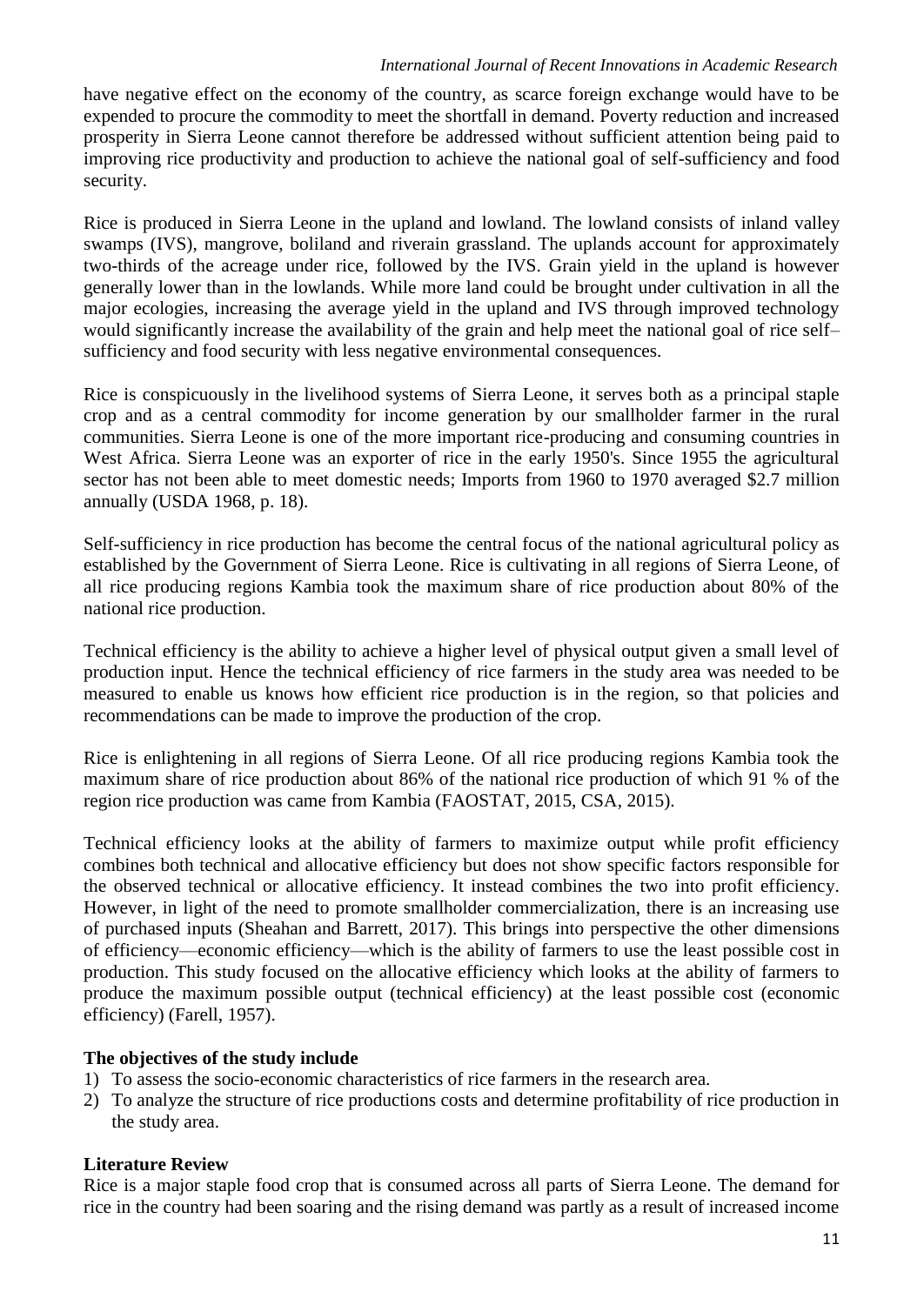#### *International Journal of Recent Innovations in Academic Research*

levels, rapid urbanization, and the associated change in occupational structure (Akande, 2002). Moses and Adebayo (2007) asserted that per capita annual rice consumption level in the country increased by about 7.3% over the years. Due to the ever-increasing demand for the commodity across the country, rice has now transformed into a cash crop, especially in areas where the crop is produced. The activities involved in rice production contribute immensely to creating employment opportunities in the communities concerned (Daranola, 2005). As of 2012, the country imported about 2.8 million tonnes, which is a geometric increase from the 2007 total imports, which was about 1.7 million metric tonnes (FAO, 2013).

Sierra Leone has great potential to produce rice in both the dry and rainy seasons. It is estimated that the country has a cultivable land size of about 72 million hectares, with about 4.6 million hectares being utilized for rice cultivation. Similarly, only 50,000 hectares were being for irrigation out of the 3.14 million hectares of irrigable land suitable for rice irrigation (Kura, 2009). Rice production in Sierra Leone is dominated by smallholder farmers who cultivate small hectares of land using the traditional method of farming; yields are low and hence the wide gap of demand and supply (Ibrahim, 2014).

Dia *et al.*, (2009) emphasized that the pace of agricultural development in the country is closely related to the factors which affect the productivity of women labour. Efficient utilization of resources by farmers is central to increasing production which can contribute to economic growth. Resource use efficiency could be technical, economic, or allocative (Farell, 1957; Farell, 1957). Technical efficiency depends on the relationship between input and output, while technical efficiency considers the maximum potentials (Fan, 1999).

The stochastic frontier production function is commonly used to assess resource use efficiency using maximum likelihood procedures (Ogundari and Ojo, 2006). The method is asymptotically better than other estimators (Coelli, 1995; Yao and Liu, 1998). In assessing efficiency, efficiency entails the ability of the farmer's actual production point to lie on the frontier, while being below the frontier suggests technical inefficiency (Okoruwa and Ogundele, 2008). Similarly, economic efficiency depends on both technical and allocative efficiencies (Ogundari and Ojo, 2006; Kalirajan and Shand, 1999).

#### **2.0 Materials and Method**

Kambia District is a district in Northern Province of Sierra Leone with a geographical area of 3108 sq. km (1200 sq. miles). Its capital and largest city is the town of Kambia. The district boarders the republic of Guinea to the north, Port-Loko district to the south and Bombali district to the east. The district provides an important trade route to or from the Sierra Leonean capital Freetown to the Guinean capital Conakry.

Kambia district is divided into seven Chiefdoms namely; Gbinle Dixing, Briama, Magbema, Mambolo, Samu, Masungbala and Tonko Limba. As of the 2015 census the district population is ethnically diverse; the largest and most prominent ethnic groups are Temne, Susu, Limba, Fula, and Mandingo. The average household size is 7 people per family, Kambia district had a population of 341,690.

The district provides a vital trade route between Sierra Leone and the neighboring Republic of Guinea. The district is considered as the main rice bawl of Sierra Leone. It has a largest agricultural zone with extensive swamp areas found in every chiefdom, but more in the south-west, dominated by mangroves and grassland or savannah to the northeast.

Majority of the population are farmers and the major food crops grown by the people are; rice (the staple food), sweet potatoes, cassava and sorghum, while groundnuts and maize constitute the major cash crops.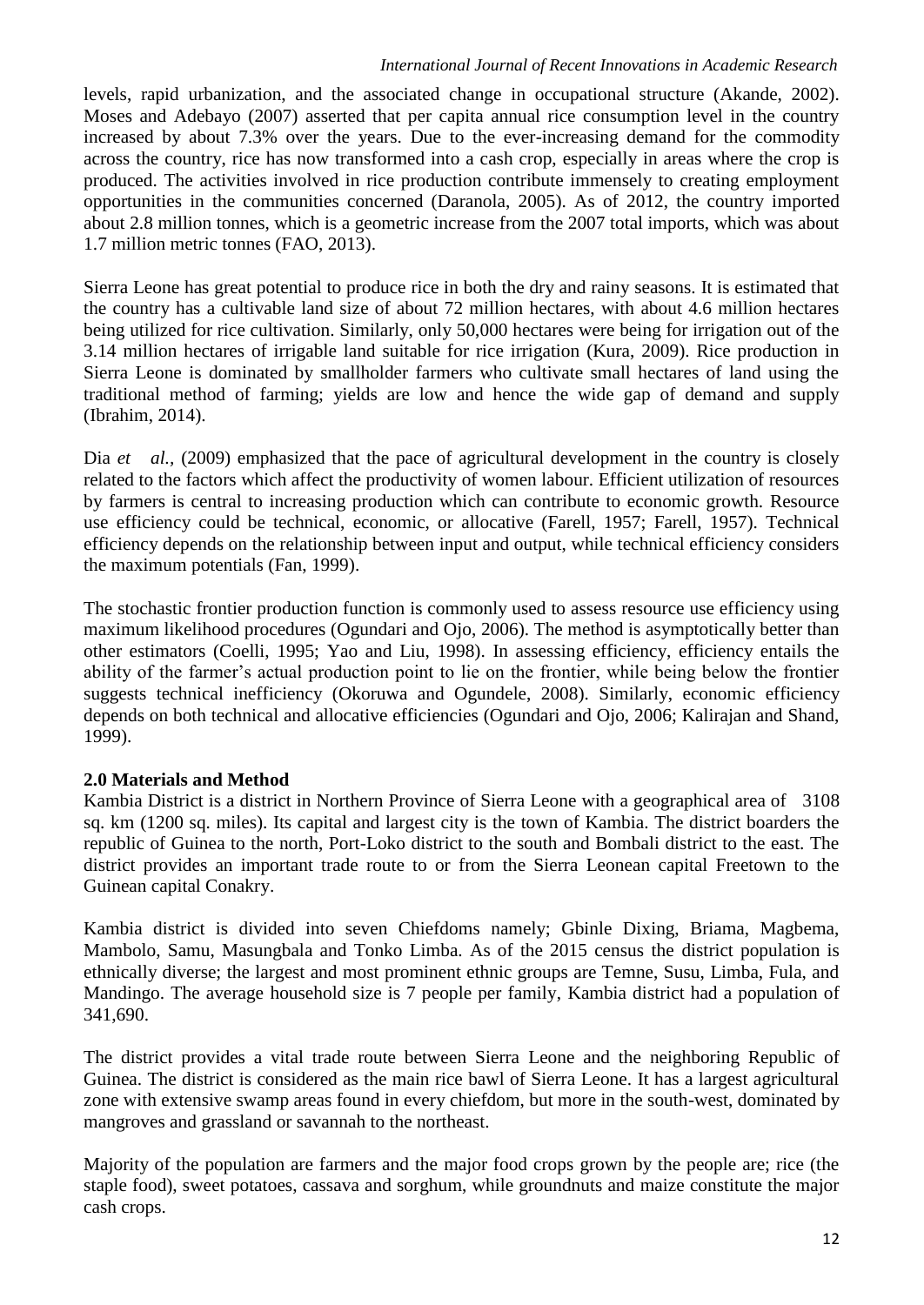*International Journal of Recent Innovations in Academic Research*



**Figure 1. Map showing the various districts where the baseline survey was conducted**

# **2.1 Data collection and analysis using analytical method**

The study used both primary and secondary sources of data. Primary data were sourced through interviews with the rice producers using a structured questionnaire. The questionnaires captured data on farmer's rice production levels, costs incurred in rice production and production related socio economic factors. The household interviews captured data on rice yields, availability of labour, amount of inputs and type of inputs used in rice production, extension contacts, production costs and access to loans. Furthermore, information on age, sex, marital status, and education level of household head was also captured. Secondary data was sourced from publications from various stakeholders like Ministry of Agriculture, policy documents and past research findings on technical, allocative and economic efficiencies of agricultural products.

The study employed the stochastic frontier parametric approach specified by Battese and Coelli (1995) to evaluate TE, AE and EE of rice production. One-stage stochastic production frontiers approach was used to estimate the determinants and distribution of farmer efficiency in this analysis. This involves regressing output on the input variables, as well as the socioeconomic variables that determine inefficiency in rice production (Battese and Coelli, 1995). In order to correct for possible heteroscedasticity robust standard errors (presented in parenthesis) were estimated in both the stochastic production frontier and the stochastic cost frontier. The maximum-likelihood estimates (MLE) of the parameters of both functions were obtained using the program STATA. Furthermore, the elasticities of mean output were estimated at the means of the input variables.

Technical efficiencies could be estimated using Stochastic Frontier Approach (SFA) which is a nonparametric approach. The current study therefore employed the Stochastic Production Frontier Approach because most farmers operate under uncertain conditions (Abedullah and Ahmed, 2006). Review of literature showed that Cobb Douglas and Translog production Functions are the widely used forms in agriculture. However, Translog production Function specification suffers from multicollinearity problem as a result of the square and interaction terms of the inputs used (Hussain *et al.,* 2012). The current study therefore estimated a Cobb Douglas production function, specified as:

 $Yi = f(Xi; \beta) + Vi - Ui$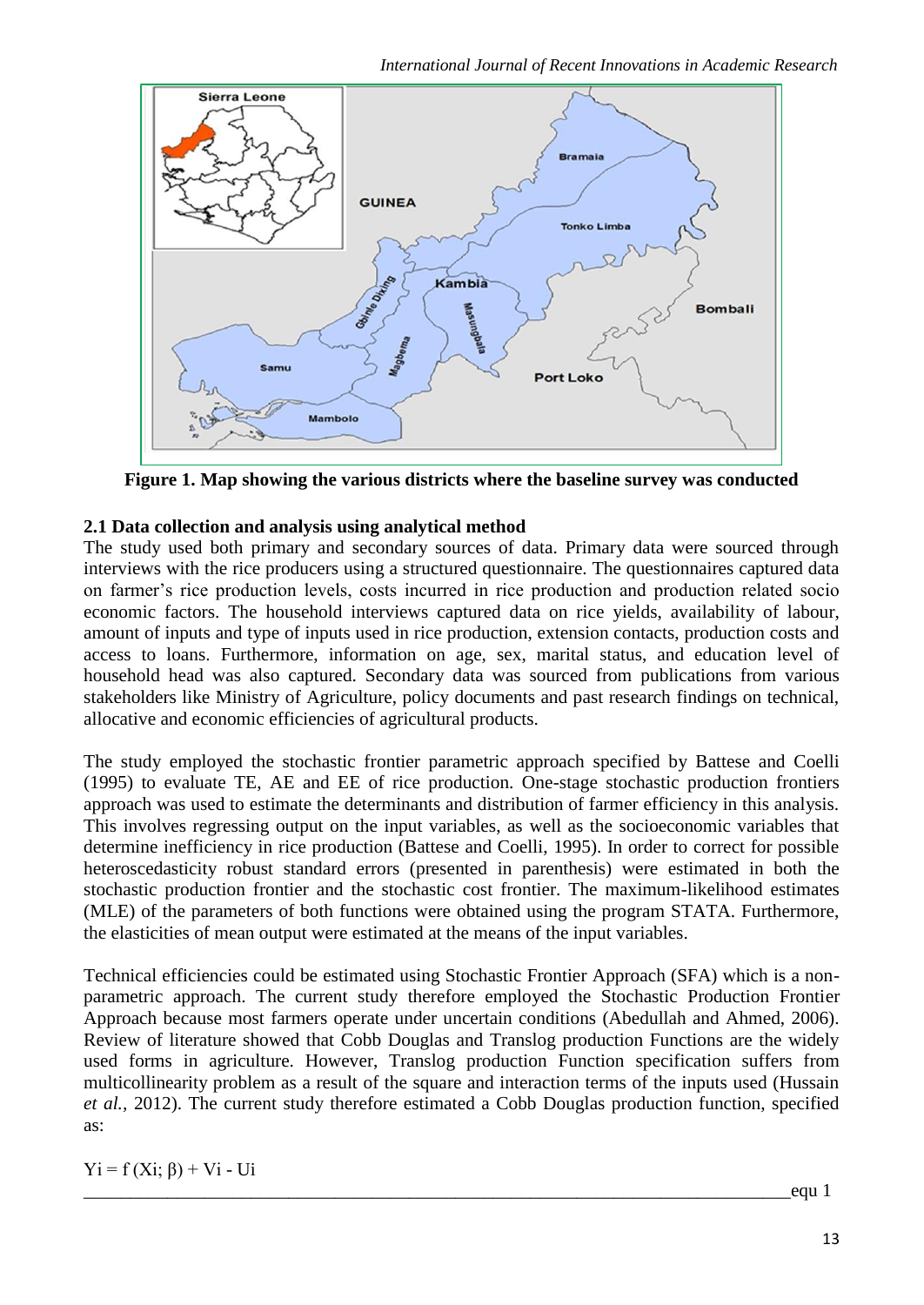Where Yi is output or production (or logarithm of production) of the i-th farm, Xi is the vector of input quantities used by the ith farm,  $\beta$  is a vector of unknown parameters to be estimated, f () represents an appropriate function (e.g Cobb-Douglas, Translog, etc). The term  $V_i$  is a symmetric error, which accounts for random variations in output due to factors beyond the control of the farmer; examples are weather, disease outbreaks and measurement errors. The term Ui is a non-negative random variable representing inefficiency in production relative to the stochastic frontier.

The random error Vi is assumed to be independently, and identically distributed as  $N(\sigma, \sigma^2)$  random variables independent of the Ui's which are assumed to be non-negative truncation of the N(o,  $6<sub>u</sub><sup>2</sup>$ ) distribution (i.e half-normal distribution) or half-exponential distribution.

Technical Efficiency (T.E) model is thus: T.E = Yi / Yi\* = f (Xi; β) exp (Vi-Ui)/f (Xi; β) exp (Vi) = exp (-Ui)\_\_\_\_\_\_\_\_\_\_\_\_\_\_\_\_\_\_\_\_\_\_equ 2

This production function is used in the measurement of efficiency in production. The advantages of using this production function are: (1) it introduces a disturbance term representing statistical noise, measurement error and exogenous shocks beyond the control of production units which would otherwise be attributed to technical efficiency. (2) it provides the basis for production structure and the degree of inefficiency.

Technical efficiency (TE) is defined in terms of the observed output relative to production frontier, given the available technology, such that  $0 \leq TE \leq 1$ . The production function can be log linearized to be:

In 
$$
Y_i = \beta_0 + \sum_{k=1}^{4} \beta_k lnXki + Vi - Ui
$$
 \_\_\_\_\_\_\_

The production technology of rice farmers in Kambia district is assumed to be specified by the Translog Frontier Production Function specified as follows:

$$
Y = f(Xi; \beta) + (Vi-Ui), i = 1, 2, \dots - n
$$
equ 4

 $\ln Y = b_0 + b_1 \ln X_1 + b_2 \ln X_2 + b_3 \ln X_3 + b_3 \ln X_3 + b_4 \ln X_4 + b_5 \ln X_5 + b_6 \ln X_6 + 1/2b_7 (\ln X_1)^2 + 1/2b_8$  $(\text{InX}_2)^2 + 1/2\text{b}_9 (\text{InX}_3)^2 + 1/2\text{b}_{10} (\text{InX}_4)^2 + 1/2\text{b}_{11} (\text{InX}_5)^2 + 1/2\text{b}_{12} (\text{InX}_6)^2 + \text{b}_1 \text{3} \text{InX}_1 \text{InX}_2 + \text{b}_1 \text{4} \text{InX}_1$  $InX_3 + b_{15}InX_1 InX_4 + b_{16}InX_1 InX_5 + b_{17}InX_1 InX_6 + b_{18}InX_2 InX_3 + b_{19}InX_2 InX_4 + b_{20}InX_2 InX_5 +$  $b_{21}$ InX<sub>2</sub> InX<sub>6</sub> +  $b_{22}$ InX<sub>3</sub> InX<sub>4</sub> +  $b_{23}$  InX<sub>3</sub> InX<sub>5</sub> +  $b_{24}$ InX<sub>3</sub> InX<sub>6</sub> +  $b_{25}$ InX<sub>4</sub>  $InX_5 + b_{26}InX_4 InX_6 + b_{27}InX_5 InX_6 + V_i - U_i$ 

Where:  $Y = \text{Rice Output (Kg)}$ ,  $X_1$  = farm size (hectare)  $X_2$  = seed input cost (Le)  $X3 =$  family labor cost (Le)  $X_4$ = hired labor cost (Le)  $X5$  = Fertilizer application cost (Le) X6= Herbicide application cost (Le)  $b_0$ ,  $b_1$ ,  $b_2$  …..,  $b_{27}$  are regression parameters to be estimated while

 $Vi =$  symmetric error, which accounts for random variations in output due to factors beyond the control of the farmer, examples are weather, disease outbreaks and measurement errors. U<sub>i</sub> = a nonnegative random variable representing the inefficiency in production relative to stochastic frontier.

In addition, Ui is assumed in this study to follow a half normal distribution as is done in most frontier production literature.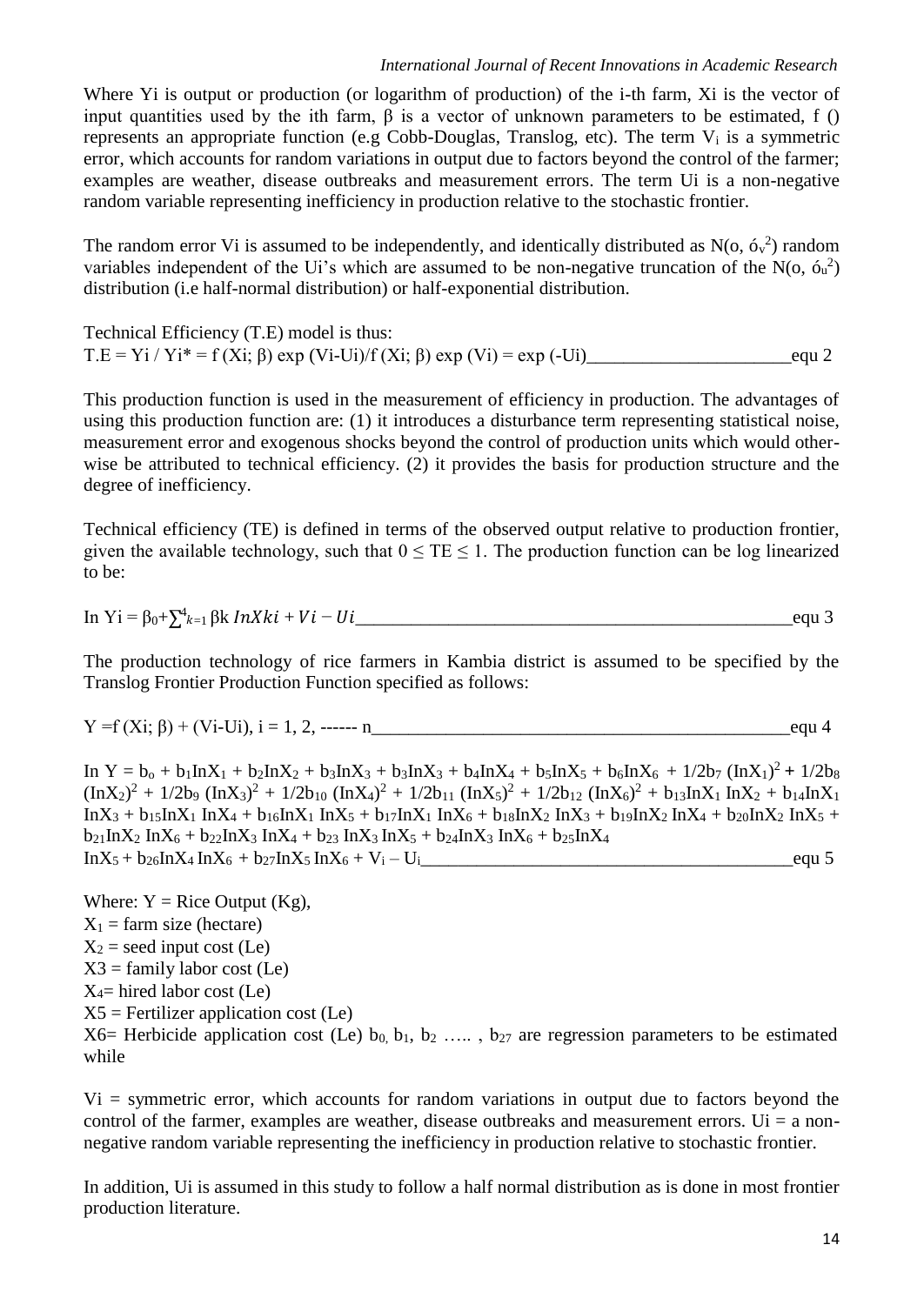In order to determine factors contributing to the observed technical efficiency in rice production, the following model was formulated and estimated jointly with the stochastic frontier model in a single stage maximum likelihood estimation procedure using the computer software Frontier version 4.1 (Coelli, 1996).

TEi = a<sup>0</sup> + a1Z<sup>1</sup> + a2Z<sup>2</sup> + a3Z<sup>3</sup> + a4Z<sup>4</sup> + a5Z<sup>5</sup> + a6Z<sup>6</sup> + a7Z<sup>7</sup> + a8Z<sup>8</sup> + a9Z<sup>9</sup> ……………….equ. 6 Where TEi is the technical efficiency of the i<sup>th</sup> farmer,

 $Z_1$  is farmers' age (years),  $Z_2$  is sex of farmers (Dummy variable:  $1 =$  male,  $0 =$  female),  $Z_3$  is marital status, (Dummy variable: single = 1, married = 2, divorced = 3, separated = 4, widowed  $= 5$ ). Z<sup>4</sup> is household size (Number of persons),  $Z_5$  is educational level, (years),  $Z_6$  is farm size (Ha).

While  $a_0, a_1, a_2, \ldots, a_6$  are regression parameters to be estimated.

Stochastic Frontier Production functional form is used in this study because the coefficients estimated directly represent elasticity of production (Abedullah and Ahmad, 2006). Stochastic Production function is adequate in the representation of the production process since we are only interested in the efficiency measurement, and not production structure (Taylor and Shonkwiler, 1986). Furthermore, Stochastic Frontier Production function has been widely applied in estimating farm efficiencies (Kalirajan and Shand, 1986; Onyenweaku and Ohajianya, 2005; Hussain *et al.,* 2012, Samuel and Kelvin, 2013).

There is evidence that socio economic variables influence producer's efficiency, which will be included in the inefficiency model (Seyoum *et al.,* 1998; and Oladeebo and Fajuyigbe, 2007).

The inefficiency effects model is specified as:  $\mu = \gamma_0 + \gamma_k \sum_{k=1}^{9} Zki$  equ. 7

# **3.0 Results and Discussion**

### **3.1 Socio-Demographic Characteristics of Respondents**

| Table 1. Socio-Demographic Characteristics of Respondents |                  |                |  |  |
|-----------------------------------------------------------|------------------|----------------|--|--|
| Variable                                                  | <b>Frequency</b> | <b>Percent</b> |  |  |
| <b>Sex</b>                                                |                  |                |  |  |
| Male                                                      | 74               | 56.9           |  |  |
| Female                                                    | 56               | 43.1           |  |  |
| <b>Total</b>                                              | 130              | 100.0          |  |  |
| <b>Education</b>                                          |                  |                |  |  |
| Illiterate                                                | 48               | 36.9           |  |  |
| Read and write/ Religious school                          | 32               | 24.6           |  |  |
| Primary and junior secondary (1-8)                        | 35               | 26.9           |  |  |
| Secondary school (9-12)                                   | 15               | 11.5           |  |  |
| <b>Total</b>                                              | 130              | 100.0          |  |  |
| <b>Source:</b> Field Survey Data, (2021).                 |                  |                |  |  |

| <b>Table 1. Socio-Demographic Characteristics of Respondents</b> |  |  |
|------------------------------------------------------------------|--|--|
|------------------------------------------------------------------|--|--|

From table 1, the majority of the sample households of male is 56.9% compared to 43.1 who were female. Regarding the education status of the household head, 36.9% of the sample households were illiterate, and 24.6% and 26.9% were capable of reading and writing and had attended at most primary school and above, respectively.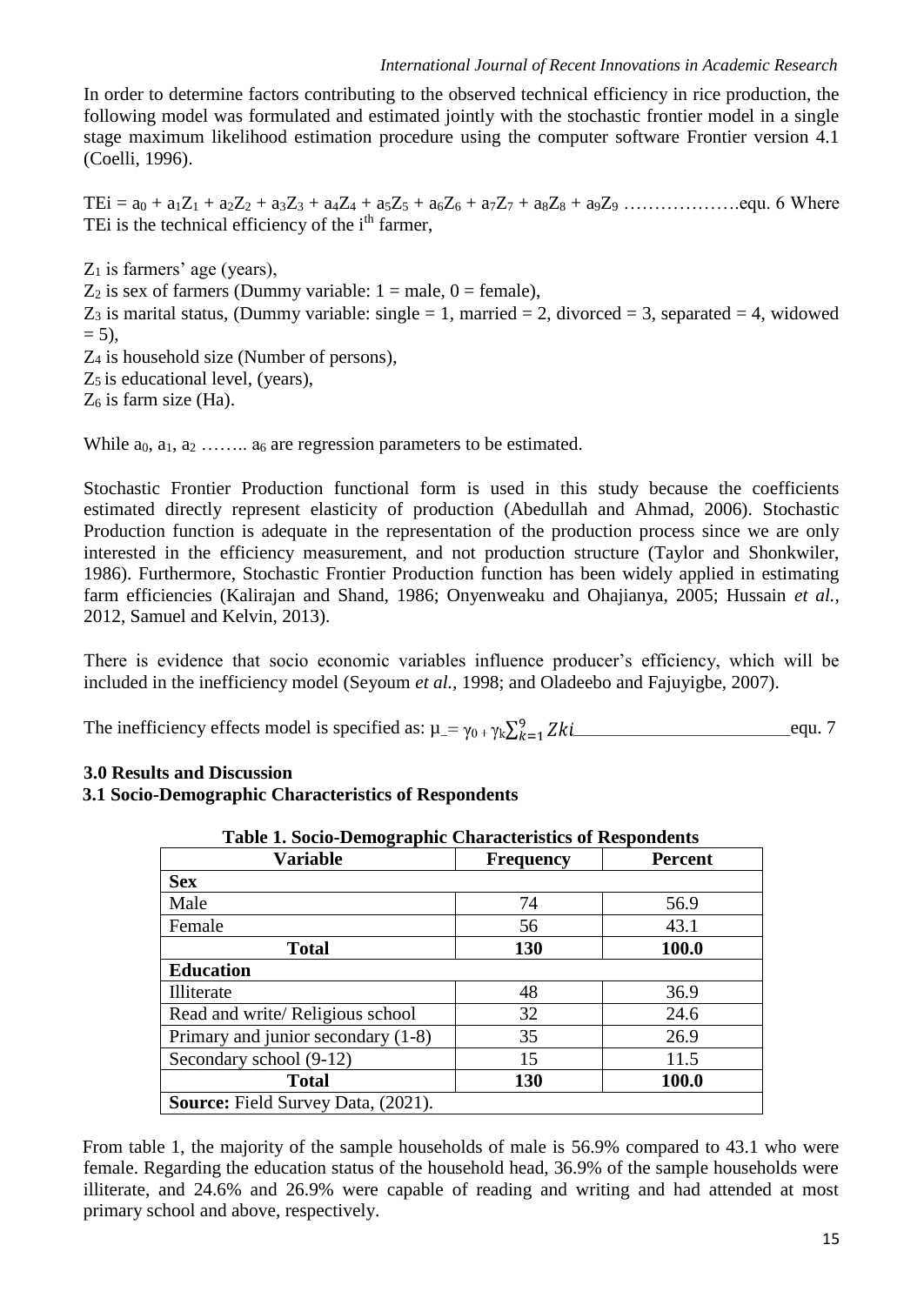| <b>Variable</b>                           | <b>Mean</b> | <b>Standard Deviation</b> | Min  | <b>Max</b> |
|-------------------------------------------|-------------|---------------------------|------|------------|
| Age                                       | 50          | 15.75                     | 20   | 80         |
| Household Size                            | 5.73        | 3.02                      |      |            |
| Cultivated land size                      | 2.85        | 2.52                      | 0.75 | 2.5        |
| Rice cultivated land                      | 1.62        | 1.34                      | 0.75 | 1.88       |
| Livestock Ownership (TLU)                 | 6.55        | 3.78                      | 1.76 | 14.52      |
| <b>Source:</b> Field Survey Data, (2021). |             |                           |      |            |

**Table 2. Socio-Demographic Characteristics of Respondents**

The mean age of household heads from table 2 is 50 years and household size of the sample family circle were 5.73, on average the sample households own 2.85 hectare of cultivated land of which on average 1.62 hectare were allocated for rice production. The sample family circle also owned 6.55 livestock.

**Table 3. Land under rice production and attained yield by sample household**

| Category                           | <b>Frequency</b> | <b>Percent</b> |  |  |
|------------------------------------|------------------|----------------|--|--|
| Small $(<1$ ha)                    | 59               | 45.4           |  |  |
| Medium $(1-10$ ha)                 |                  | 33.1           |  |  |
| Large $(>10 \text{ ha})$           | 28               | 21.5           |  |  |
| Total                              | 130              | 100.0          |  |  |
| Source: Field Survey Data, (2021). |                  |                |  |  |

Table 3 above shows the basis of land allocated to rice production, the sample households were categorized in to three groups, viz small  $(1 - 1)$  ha), medium  $(1 - 10)$  ha) and large above 1 ha. Out of the total sample of households , 45.4% majority were allocated small land size for rice production followed by medium land size and few of them were allocated land more than 10 ha hectare of land for rice production. Regarding the productivity all categories of land size that was produced more than 3 tons per hectare which was more than the national average of 2.8 tons per hectare.

| <b>Variable</b>                                                | <b>Parameter</b>        | <b>Estimate</b> | t-ratio     |
|----------------------------------------------------------------|-------------------------|-----------------|-------------|
| Intercept                                                      | $\partial_0$            | 16.0943         | 8.1805**    |
| Age $(Z_1)$                                                    | $\partial$ <sup>1</sup> | $-1.0528$       | $-3.3907**$ |
| Sex $(Z_2)$                                                    | $\partial_2$            | 0.1647          | 1.3511      |
| Marital Status $(Z_3)$                                         | $\partial_3$            | 0.1906          | $3.1093**$  |
| Household size $(Z_4)$                                         | д4                      | $-0.1544$       | $-3.4388**$ |
| Educational Level $(Z_5)$                                      | $\partial$ 5            | 0.3752          | $3.6569**$  |
| Farm size $(Z_6)$                                              | $\partial$ 6            | 1.0893          | $4.1688**$  |
| ** Significant at 1% level; Source: Field Survey Data, (2021). |                         |                 |             |

**Table 4. Maximum Probability Estimates Determinants of Technical Efficiency**

The estimated determinants of technical efficiency among rice farmers in Kambia, Northern Region of Sierra Leone are presented in Table 8, the coefficients of marital status  $(Z_3)$ , education  $(Z_5)$ , and farm size  $(Z_6)$  were positive and significant at 1% level of probability, indicating a direct relationship with technical efficiency, while the coefficients of age  $(Z_1)$  and household size  $(Z_4)$  were negative and significant at 1% level of probability, indicating an inverse relationship with technical efficiency. These results imply that these variables are determinants of technical efficiency of rice farmers in Kambia, Northern Region of Sierra Leone. The coefficient of age  $(Z_1)$  was negative and significant, implying that the older the farmer becomes the less his/her technical efficiency in rice production. The coefficient of marital status  $(Z_3)$  was positive and significant, implying that married farmers have higher technical efficiency than their unmarried counterparts. The coefficient of household size (Z4) was negative and significant, indicating that increase in household size leads to reduction in technical efficiency of rice farmers. The coefficient of education level  $(Z_5)$  was positive and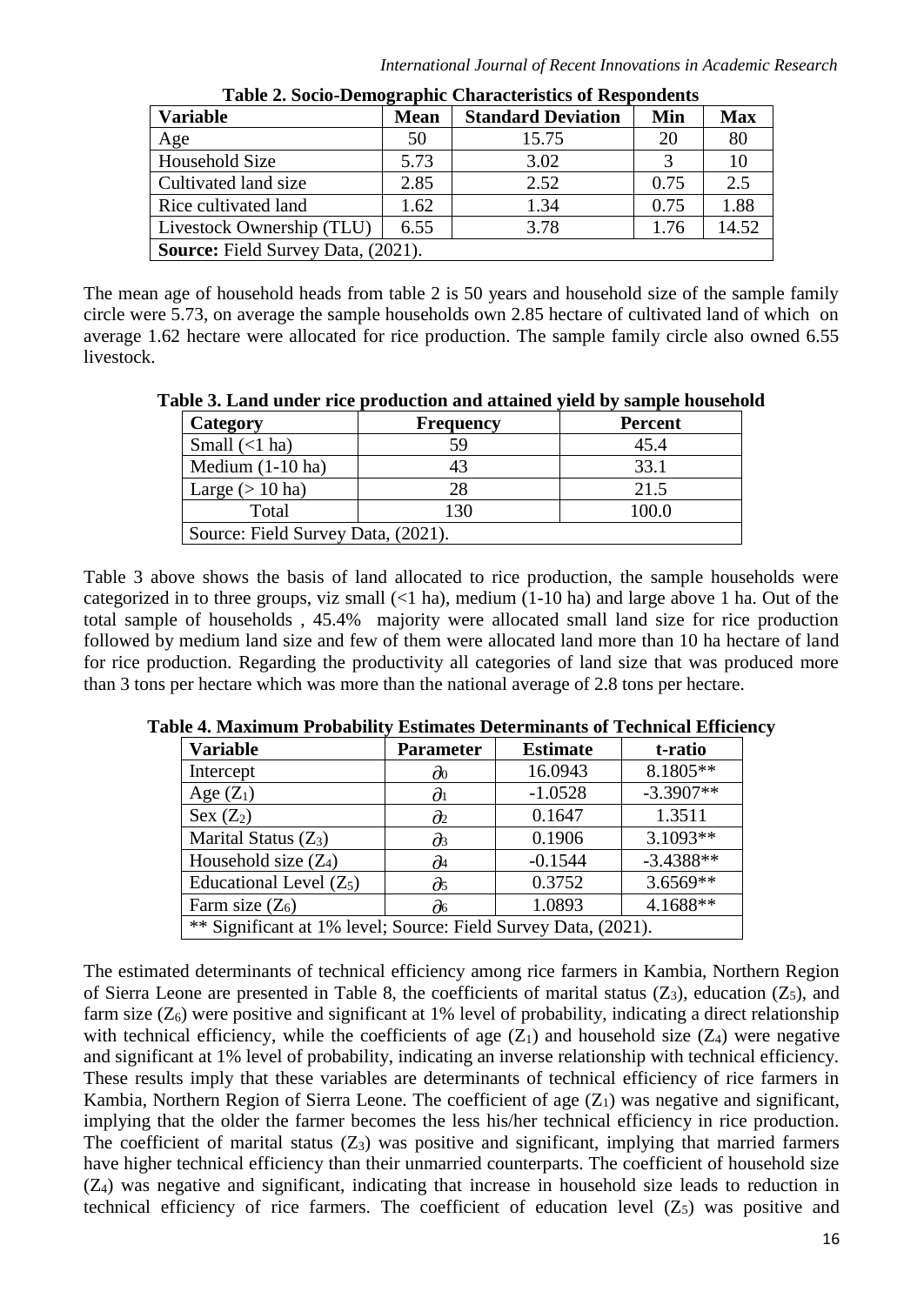significant, implying that higher education leads to improvements in technical efficiency of rice farmers. The coefficient of farm size  $(Z_6)$  was positive and significant, indicating that rice farmers that cultivate larger hectares have higher technical efficiency.

|                | Component                          | <b>Operations</b> |                | Av. Total cost  |       |
|----------------|------------------------------------|-------------------|----------------|-----------------|-------|
|                | Income $Yield(kg)/loss/(Le)$       | 53 bushels        |                |                 |       |
| 1              | Sales price/Le                     |                   | 50,000.00      | Le 50,000.00    |       |
|                | Gross farm income                  |                   |                | Le 2,650,000.00 |       |
| $\overline{2}$ | Production cost                    | Av. Unit          | Av. Qty/Ha     | Total Cost (Le) | $\%$  |
|                |                                    | price/Le/Ha       |                |                 |       |
|                | <b>Variable Expenses</b>           |                   |                |                 |       |
| 3              | Seeds (kg)/ha                      | 108,000.00        | 1 bushel       | Le 108,000.00   | 5.1   |
| $\overline{4}$ | Fertilizer (Kg)                    | 500,000.00        | 50kg           | Le 500,000.00   | 13.4  |
|                | Labour (man. day)/ha               | 15,000.00         | 78             | Le1,170,000.00  | 54.7  |
|                | <b>Total Variable Cost</b>         |                   |                | Le 1,564,666    | 73.2  |
|                | <b>Fixed Expenses</b>              |                   |                |                 |       |
|                | Land/Ha                            | 40000.00          | 1ha            | 40,000.00       | 1.9   |
| 5              | Hoe/ha                             | 26,541.00         | 8              | 209,750.00      | 9.8   |
| 6              | Cutlass/ha                         | 22,125.00         | 6              | 144,041.67      | 6.7   |
| 7              | Shovel/ha                          | 35,000.00         | $\overline{4}$ | 140,000.00      | 6.5   |
|                | Axe                                | 40,000.00         | $\mathbf{1}$   | 40,000.00       | 1.9   |
| 8              | <b>Total Fixed Cost</b>            |                   |                | Le 573,750      | 26.8  |
|                | Total cost (TVC+TFC)               |                   |                | Le2,138,416.00  |       |
|                | Net farm income (TR-TC)            |                   |                | Le 511,584.00   |       |
|                | Profit Ratio                       |                   |                |                 | 23.9% |
|                | Source: Field Survey Data, (2021). |                   |                |                 |       |

|  | Table 5. Cost-benefit analysis on rice farmers for one hectare of farm land |  |  |
|--|-----------------------------------------------------------------------------|--|--|

The average gross returns per hectare for rice farmers in the study area is **Le 2,650,000.00**. The average total variable cost (TVC) for the rice farmers is **Le 1,564,666** with labour cost, constituting the highest variable cost, which stood at an average of **Le 1,170,000** per hectare season the average total fixed cost for the rice farmers is **Le 573,750** also, the average total cost for the investment **Le 2,138,416 respectively.** The average net farm income for the rice farmers was **Le 511,584.000**  implying that rice production in the study areas was profitable.

# **3.2 Breakeven point**

The table below shows that when the sales price is fixed at Le 50,000/ bushel/ton, at least to 42.8 yield in ton/bushel/ha of rice must be produce to make a profit, otherwise only a loss will be incurred as inferred from the table below, inversely when 50 ton/bushel/ha is produced the price must be over Le 2,138,416.00 to make a profit.

Breakeven point = Total fixed cost/Rise in sales price =  $2,138,416/50,000 = 42.8$ 

| <b>Sales Price</b>                 | <b>Breakeven point in the</b> | <b>Yield</b> (ton/ha) | <b>Breakeven point in the</b> |  |
|------------------------------------|-------------------------------|-----------------------|-------------------------------|--|
| (Le/bushel)                        | yield (ton/Ha)                |                       | sales price (Le/ton)          |  |
| Le $50,000$                        | 42.8                          | 53 bushels            | Le 2,138,416.00               |  |
| Source: Field Survey Data, (2021). |                               |                       |                               |  |

**Table 6. Estimated breakeven points in the yield and the prices**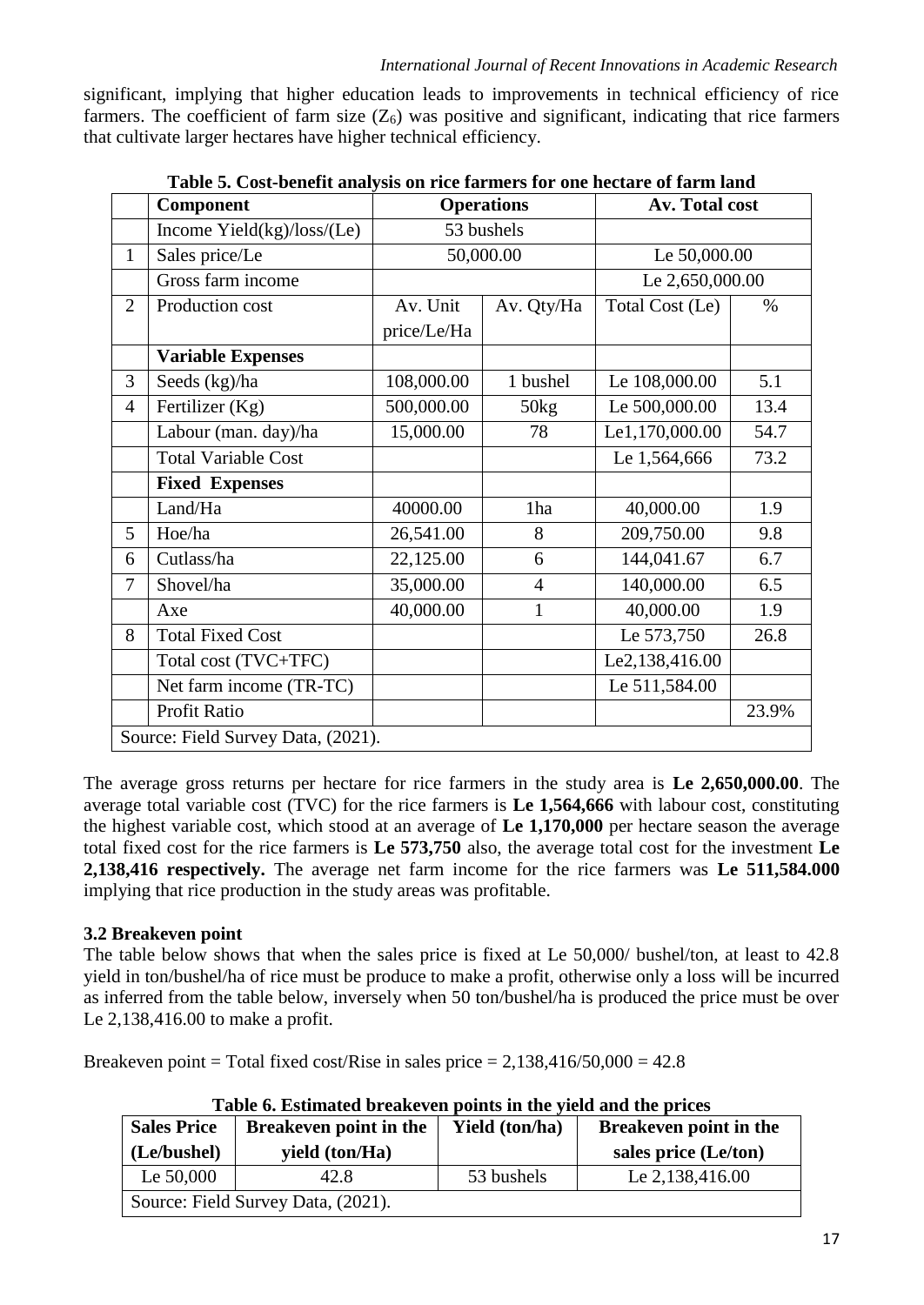| <b>Variable</b>                    | <b>Mean</b> |
|------------------------------------|-------------|
| Rice (Kg/ha)                       | 3723.25     |
| Land size (Hectare)                | 2.32        |
| Seed input (Kg/ha)                 | 63.45       |
| Family labor (man days/ha)         | 109.32      |
| Hired labor (man days/ha)          | 45.52       |
| Fertilizer application (Kg/ha)     | 48.68       |
| Herbicide application $(Kg/ha)$    | 2.42        |
| Source: Field Survey Data, (2021). |             |

**Table 7. Statistics of output and input of rice production in the study area**

Table 7 showed the mean values of output and inputs used in rice production in Kambia district. Rice farmers in Kambia district, Northern Sierra Leone harvested 3723.25Kg/hectare of rice in 2021 harvesting season. Farmers on the average applied 63.45Kg of seed input on one hectares of land. The average family and hired labor inputs used were 109.32 and 45.52 man days per hectare respectively with 48.68Kg/hec of fertilizer and 2.42Kg per hectare of herbicides whose costs were Le 5,841.60/hec and Le 605.00/hec respectively. The total cost of labor was Le 1, 170,000.00 per hectare.

| <b>Variable</b>                                               | <b>Parameter</b> | <b>Estimate</b> | t ratio    |  |
|---------------------------------------------------------------|------------------|-----------------|------------|--|
| Intercept                                                     | $b_{o}$          | 13.9006         | 7.1307**   |  |
| Land                                                          | b <sub>1</sub>   | 0.3142          | 3.8647**   |  |
| Seed Input                                                    | b <sub>2</sub>   | 0.5833          | $4.6851**$ |  |
| Family labor input                                            | $b_3$            | 0.2942          | 2.8481**   |  |
| Hired labor input                                             | $b_4$            | 0.3155          | 2.7082**   |  |
| Fertilizer application                                        | b <sub>5</sub>   | 0.4716          | 3.8094**   |  |
| Herbicide application                                         | b <sub>6</sub>   | 0.2038          | 3.8311**   |  |
| Log likelihood function=                                      |                  | $-106.3045$     |            |  |
| Sigma $(\delta^2)$                                            |                  | 7.5102          | 3.8889**   |  |
| Lamda $(\lambda)$                                             |                  | 6.1047          | 3.1299**   |  |
| Gamma $(\gamma)$                                              |                  | 0.7884          | $3.0914**$ |  |
| **Significant at 1% level; Source: Field Survey Data, (2021). |                  |                 |            |  |

**Table 8. Maximum probability estimates of the stochastic production function for Rice production in Kambia Northern Sierra Leone.**

The Maximum Probability estimates of the stochastic frontier production parameters for rice farmers were presented in table three. The coefficients of land  $(X_1)$ , seed  $(X_2)$ , family labor  $(X_3)$ , hired labor  $(X_4)$ , fertilizer application  $(X_5)$ , and herbicide application  $(X_6)$  have the desired positive signs and are statistically significant at 1% level showing direct relationship with rice output. This is contrast to the findings of Samuel *et al.,* (2013), who found out that only fertilizer application and labor coefficients were positive and significant while chemical cost coefficient is negative and significant in Technical Efficiency of Rice farmers in Irrigation.

The estimated variance  $(\acute{O}^2)$  is statistically significant at 1% indicating goodness of fit and correctness of the specified distribution assumptions of the composite error term. Besides, the variance of the non-negative farm effects is a small proportion of the total variance of rice output. Gamma ( $\gamma$ ), derived as ( $\lambda^2/1 + \lambda^2$ ) is estimated at 0.7884 and it is statistically significant at 1% level indicating that only 79% of the total variation in rice output is due to technical inefficiency.

In contrast to this Samuel *et al.*, (2013) found the gamma estimate of the Ahero Irrigation scheme; Kenya to be 0.999 meaning that 99.9% of the variations in productivities among rice farmers is due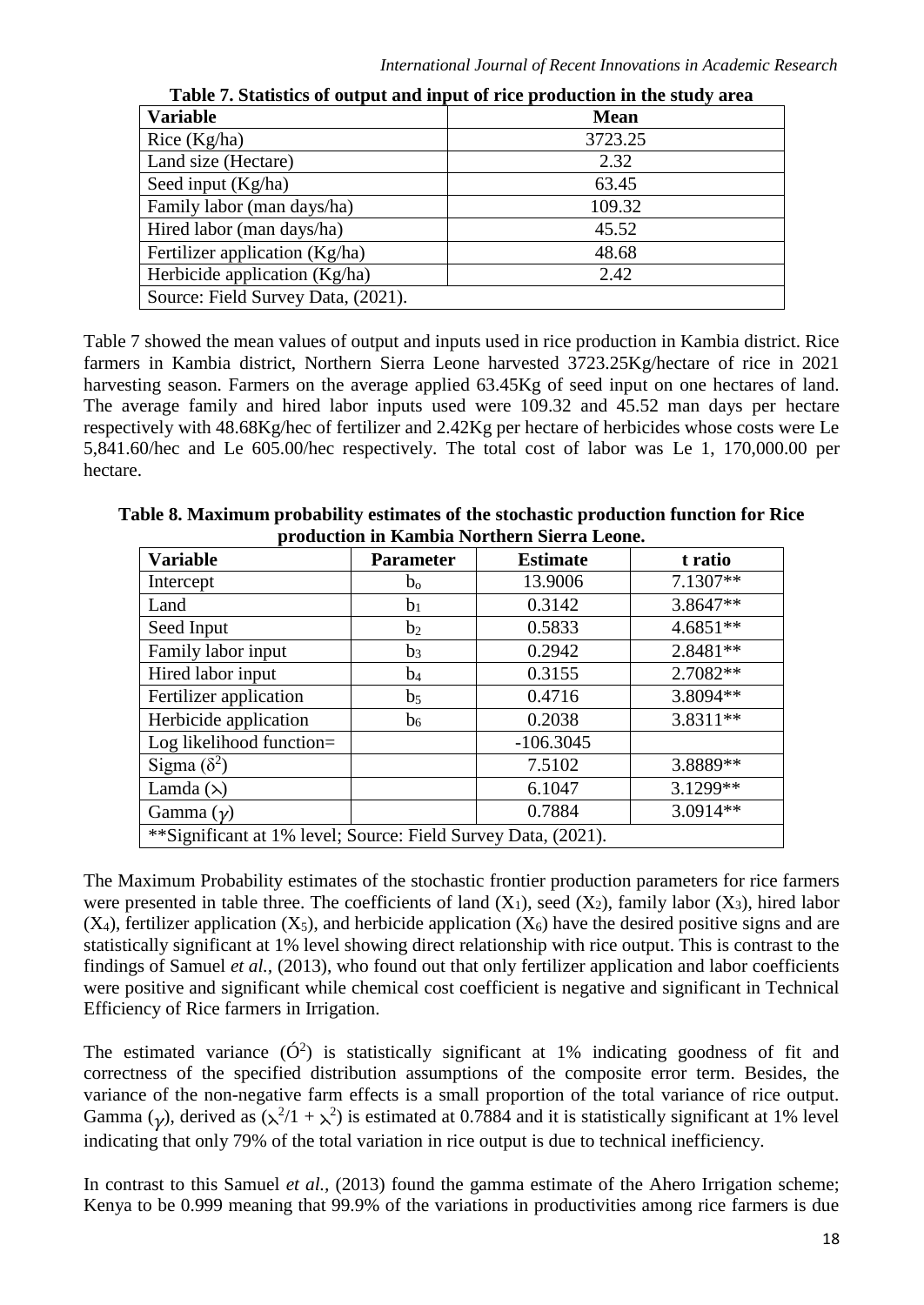to farmers specific inefficiencies. They concluded that because the physical conditions such as weather and soil characteristics were similar.

The variance ratio parameter, Lamda ( $\lambda$ ) = ( $\lambda^2 u/\lambda^2 v$ ) is estimated at 6.1047 and it is statistically significant at 1% level, implying that variation in actual rice output from maximum rice output between rice farms mainly arose from differences in farmer practices rather than random variability.

| <b>Variable</b>                    | <b>Elasticities</b> |
|------------------------------------|---------------------|
| Land                               | 0.3142              |
| Seed Input                         | 0.5833              |
| Family labor (man days)            | 0.2942              |
| Hired labor (man days)             | 0.3155              |
| <b>Fertilizer Application</b>      | 0.4716              |
| Herbicide Application              | 0.2038              |
| Total                              | 2.1826              |
| Source: Field Survey Data, (2021). |                     |

**Table 9. Elasticity of Production and Return to Scale rice production**

The estimated coefficients of a Cobb Douglas production function can be directly interpreted as elasticities of production. Table four showed an increase return to scale because the total elasticities was 2.1826, meaning that the values of inputs used in the production of rice should be reduced.

Seed input had the highest elasticity of production of 0.5833 and herbicide application had the lowest (0.2088). This implied that a ten percent increase in seed input and fertilizer application will lead to 5.8% and 4.7% increase in rice production respectively.

| <b>Efficiency Range</b>                                                 | <b>Frequency</b> | o<br>Percentage $(\% )$ |  |
|-------------------------------------------------------------------------|------------------|-------------------------|--|
| $\leq 0.50$                                                             | 30               | 10.00                   |  |
| $0.51 - 0.60$                                                           | 90               | 30.00                   |  |
| $0.61 - 0.70$                                                           | 115              | 38.40                   |  |
| $0.71 - 0.80$                                                           | 22               | 7.30                    |  |
| $0.81 - 0.90$                                                           | 34               | 11.30                   |  |
| $0.91 - 1.00$                                                           | 09               | 3.00                    |  |
| <b>Total</b>                                                            | 300              | 100                     |  |
| Mean technical efficiency: 0.626; Minimum Technical Efficiency: 0.384;  |                  |                         |  |
| Maximum Technical Efficiency: 0.941; Source: Field Survey Data, (2021). |                  |                         |  |

**Table 10. Distribution of farmers according to level of efficiency**

Technical efficiency of individual rice farmers was presented in Table 7. The content of Table 7 showed that the individual technical efficiency indices ranged between 0.384 and 0.941 with a mean of 0.626. The results showed that 90.0% of the rice farmers had technical efficiency index above 0.50. Thus, this result on technical efficiency of rice farmers implies that the rice farmers are technically inefficient in resource utilization since the overall technical efficiency index was less than 1.00 or 100%.

Therefore, the hypothesis which states that rice farmers in Kambia, Northern Sierra Leone are technical inefficient in resource use is hereby accepted. The mean technical efficiency of 0.626 obtained in this study implied moderate level of technical efficiency in resource use and is consistent with the low variance of the farm effects in the study area.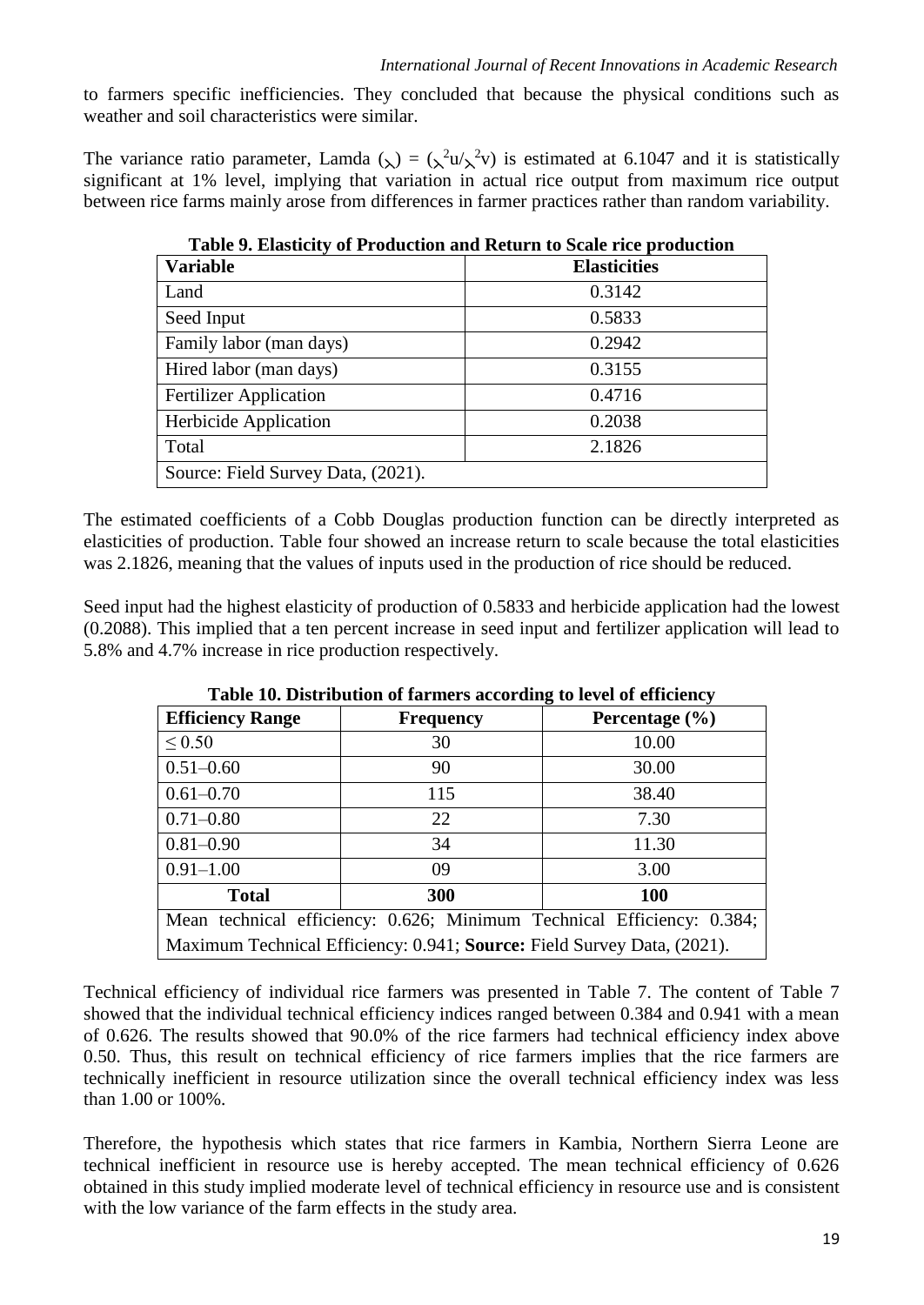

**Figure 2. Proportion Efficiency in Rice Production in Kambia**

Figure 2 shows the distribution of efficiency estimates and is apparent that the scope of efficiency gains is fairly large. Economic efficiency in smallholder rice farming system could be increased by up to 50 percent using the current production technology. This therefore implies that smallholder productivity could double if key factors that are currently constraining overall efficiency are addressed adequately.

# **4.0 Conclusion**

The study showed that rice farmers in Kambia district Northern Region of Sierra Leone are technically inefficient in using the productive resources when the production frontier and derived technical, allocative and economic efficiencies is used. The result of Cobb Douglas production function showed that increase in all the resources will lead to an increase in rice output. Policies should therefore aim at reducing the cost of productive inputs such as fertilizer, herbicides and seed. Also, government should make available direct to rice farmers, appropriate labor-saving technologies such as mechanization and bird scarring mechanism at subsidized rate to reduce labor cost. Marital status, educational level and farm size were found to be important determinants of technical efficiency. Policies should therefore target improving the educational status of rice farmers and increasing the farm size of rice farmers. Improving farmers' efficiency in rice production therefore has a potential of increasing rice production in the region and in the country as a whole. This in turn will have direct effects of increased local rice output, hence food security, increased income among rice farmers and reduction of supply and demand gap that will reduce rice import bill which is on the high side in the country. Beside the profitability, rice production by smallholder farmers was sensitive for both fluctuations in price and yield variability.

# **5. Recommendations**

- 1) In order to improve smallholder rice farming there is critical need of improving the way farmers are organized so that they can have access to credit, input and output markets as well as technological advice. All this in turn requires better infrastructure and the development of efficient input and output markets. Improvement of smallholder efficiency hence relies on the improvement of smallholder policy and institutional environments.
- 2) Policies and plans that promote rural education, credit access, better soil fertility management and better infrastructure and markets will greatly assist smallholder rice farmers realize the unexploited production gains from rice and accompanying profitability. It is thus recommended that these farmers be mobilized in groups so as to benefit from institution innovations. These include; the commodity warranty schemes, contract farming from which they can learn and share farming experiences, new farming technologies, can access inputs and acquire extension support all in one package.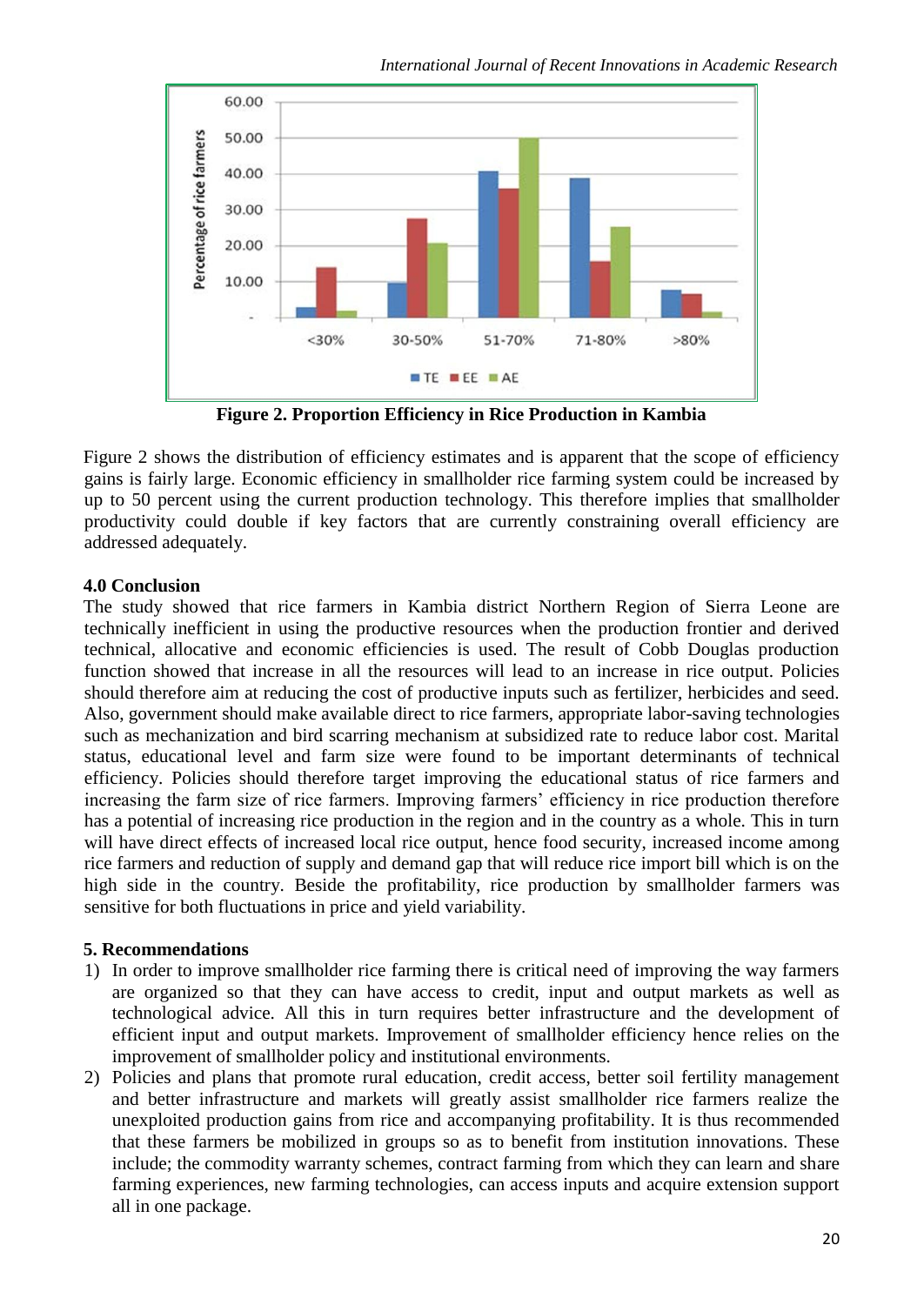3) Decreasing mechanism should be in place related to labor intensive procedures so as to minimize the costs of production of rice in the district.

**Conflicts of interest:** There is no conflict of interest of any kind.

### **References**

- 1. Abedullah, K.B. and Ahmad, B. 2006. Technical efficiency and its determinants in potato production, evidence from Punjab, Pakistan. The Lahore Journal of Economics, 11(2): 1-22.
- 2. Akande, S.O. 2002. An Overview of the Nigerian Rice Economy, NISER, Ibadan.
- 3. Battese, G.E. and Coelli, T.J. 1995. A model for technical inefficiency effects in a stochastic frontier production function for panel data. Empirical Economics, 20(2): 325-332.
- 4. Coelli, T. 1996. A Guide to FRONTIER Version 4.1: A Computer Program for Stochastic Frontier Production and Cost Function Estimation, CEPA Working Paper 96/08, http://www.uq.edu.au/economics/cepa/frontier.php, University of New England.
- 5. Coelli, T.J. 1995. Recent developments in frontier modelling and efficiency measurement. Australian Journal of Agricultural Economics, 39(3): 219-245.
- 6. CSA (Central Statistical Agency). 2015. Agricultural Sample Survey, Vol 1. Report on Area and Production of Major Crops by Private Peasant Holdings, Meher Season. Statistical Bulletin 578. CSA, Addis Ababa, Ethiopia, 2015.
- 7. Daranola, B. 2005. Government policy and competitiveness of Nigeria rice economy. Paper presented at the workshop on rice policy and food security in Sub-Sahara Africa Organized WARDA Cotonous, Benin.
- 8. Dia, Y.Z., Dia, R.Z., Dia, W.Z. and Vanko, S. 2009. Assessment of Women Labour towards Agricultural Production in Michika Local Government of Adamawa State. Journal of Agricultural Research and Policies, 4(4): 101-108.
- 9. Fan, S. 1999. Technological Change, Technical and Allocative Efficiency in Chinese Agriculture: The Case of Rice Production in Jiangsu. EPTD Discussion Paper, No. 39.22.
- 10. FAO. 2013. Global Rice Sector Development. Price Market Monitor. Available athttp://agritrade.cta.int/Agriculture/Commodities/Rice/Executive-Brief-Update-2013-Ricesector [18 September 2020]
- 11. FAOSTAT. 2015. Food and Agriculture Organization of the United Nations Statistical Database.
- 12. Farrell, M.J. 1957. The measurement of productive efficiency. Journal of the Royal Statistical Society: Series A (General), 120(3): 253-281.
- 13. Hussain, A., Saboor, A., Khan, M.A., Mohsin, A.Q., Hassan, F. and Anwar, M.Z. 2012. Technical efficiency of wheat production in Punjab (Pakistan): A cropping zone wise analysis. Pakistan Journal of Life and Social Sciences, 10(2): 130-138.
- 14. Ibrahim, A.A. 2014. Adoption decision on rice production technologies by farming households under Borno state Agricultural Development Programme, Nigeria. International Journal of Research in Agriculture and Food Sciences, 2(3): 2311-2476.
- 15. Kalirajan, K.P. and Shand, R.T. 1986. Estimating location-specific and firm-specific technical efficiency: an analysis of Malaysian agriculture. Journal of Economic Development, 147-160.
- 16. Kalirajan, K.P. and Shand, R.T. 1999. Frontier production functions and technical efficiency measures. Journal of Economic Surveys, 13(2): 149-172.
- 17. Kura, M.U. 2009. Rice Production in Kano State: Current Status and Prospect. Paper Presented at the stakeholders' workshop on Kano State Rice Development Policy, Kano.